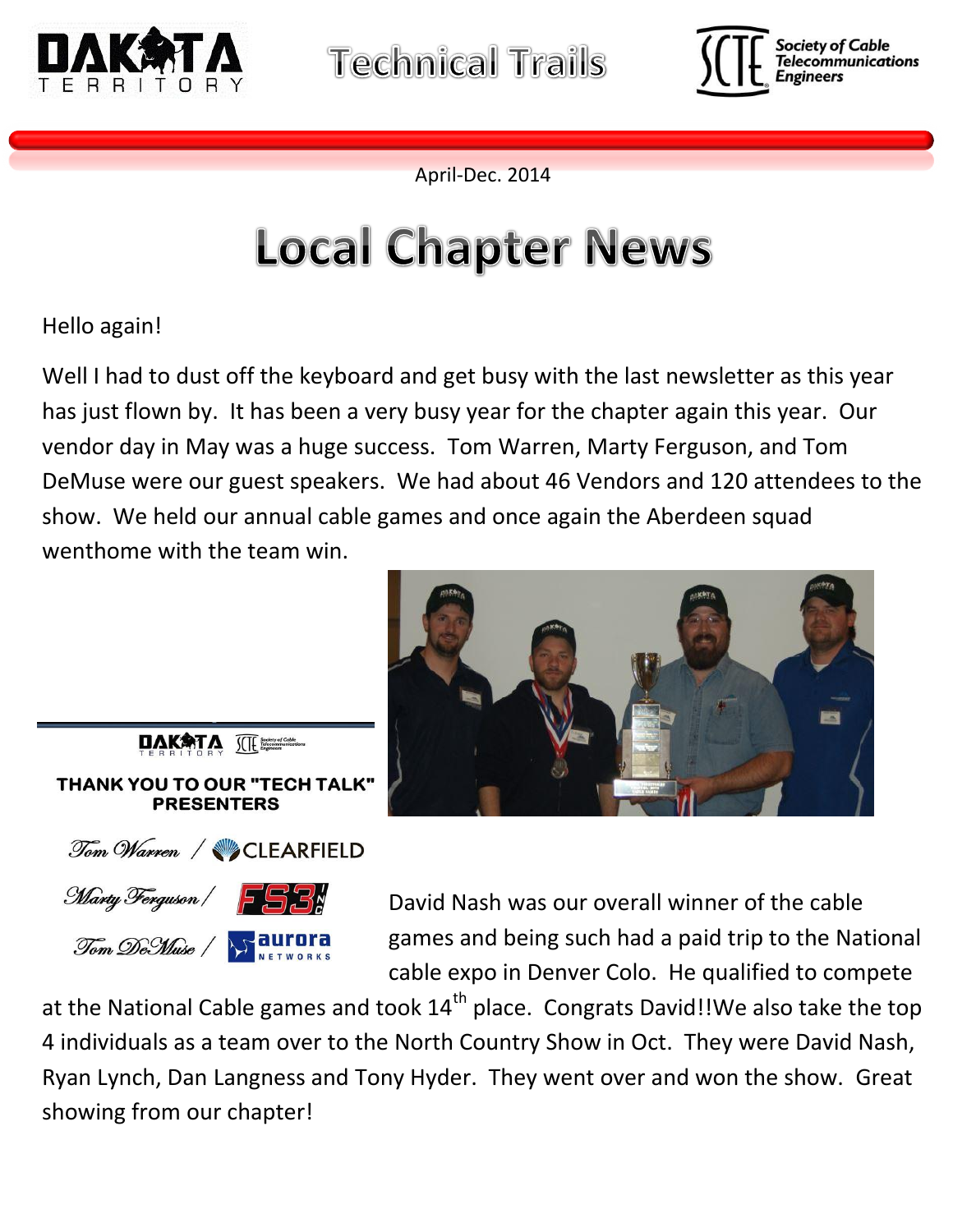











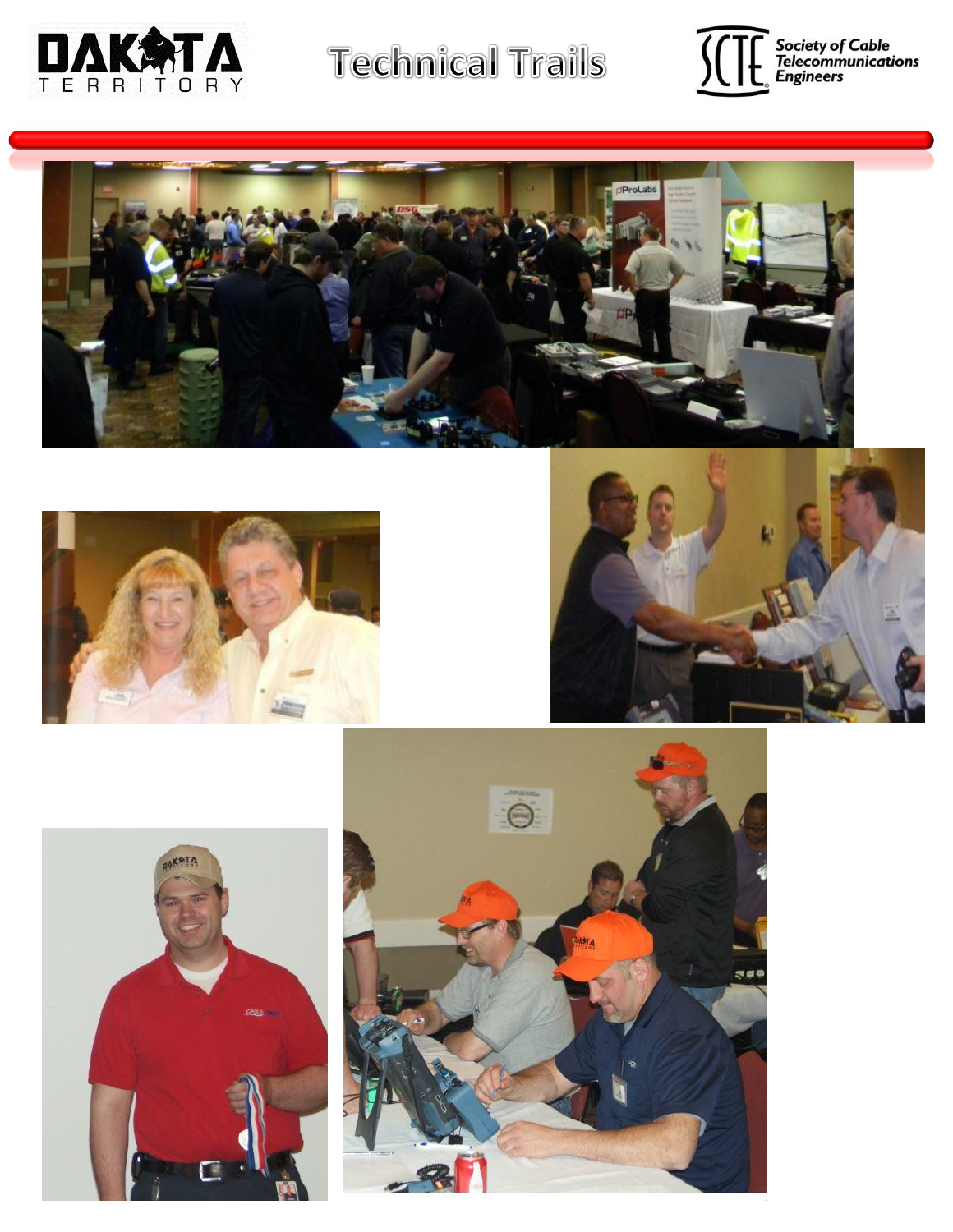



We followed up the Vendor show with trainings on Return Path Shooting with Mark Ortel and Network Testing with Phillip Kazakov.

#### **Dakota Territory Donates:**

For the past two years our chapter has donated to two charitable organizations.

#### **Cathy Oakes Foundation**

The Catherine Oakes Memorial Leadership Scholarship for Women will recognize and reward women who currently are or aspire to become cable engineering or operations professionals. The scholarship may be used toward registration in an industry development program or an executive education program, including the SCTE-Tuck Executive Leadership Program and the SCTE-Georgia Tech Management Development Program.

## $\triangleright$  SCTE FOUNDATION

SCTE Foundation SCTE further its mission of increasing the technical, business and leadership skills of the telecommunications engineering workforce, attracting and recruiting women and minorities into an engineering career, and positioning the telecommunications industry as a desirable career opportunity for aspiring young people in the early stages of their careers.

This year we donated to a new charity.

## **Mitchell Robotics Program**

It is the goal of the SCTE organization to expose kids at a young age to the technology and engineering field in hopes that one day they will choose our industry as their career. One of the great ways to do this is through the robotics program. Josh Renken is the SCADA instructor at MTI and is in his  $2<sup>nd</sup>$  year of taking a high school team to robotics competition and in his first year with a JR. high team. We as a board felt this program and the kids it involved was a great investment. Below is a short write up about the program from Josh.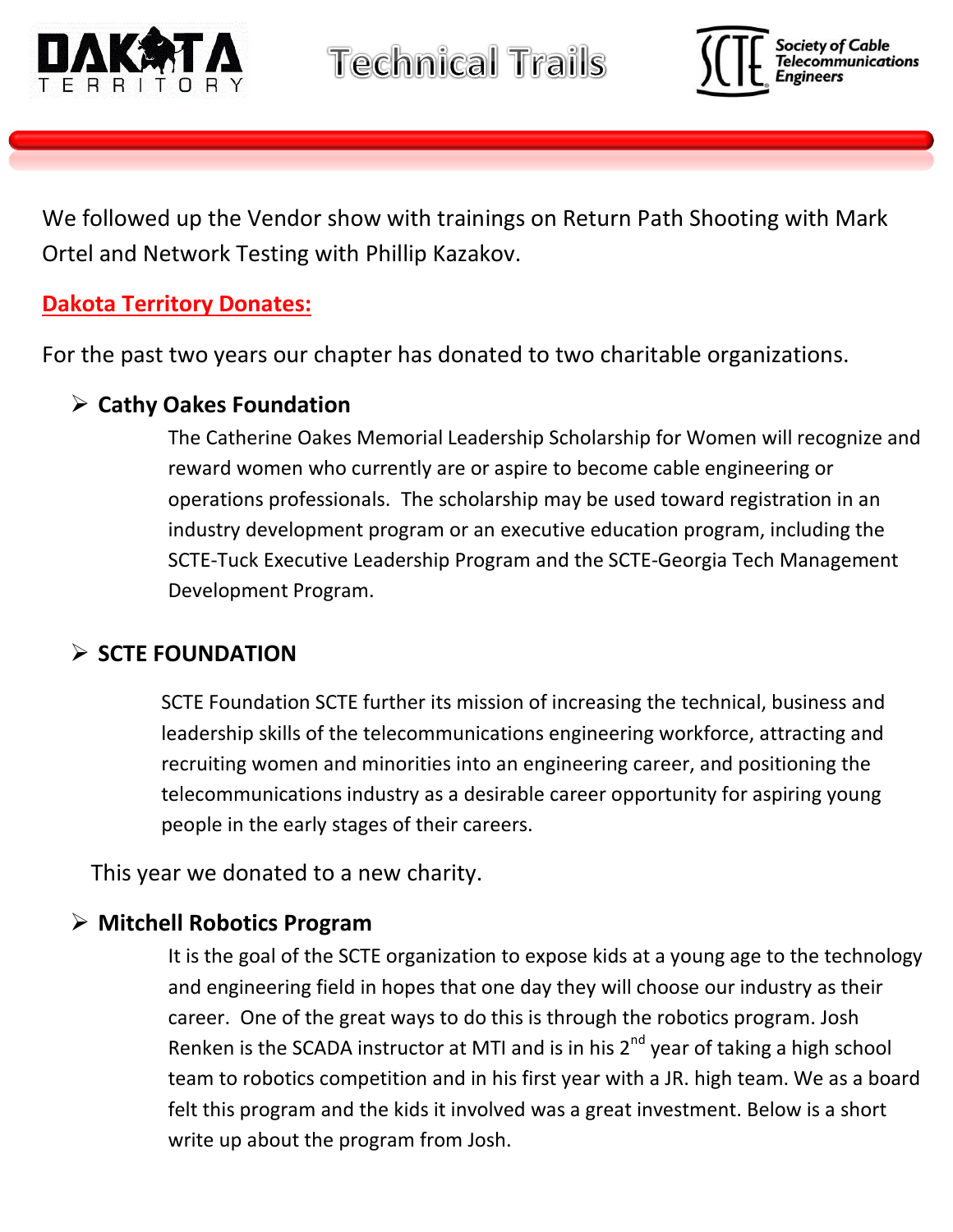



We play a game with VEX robots called Skyrise and each year the game is changed. <https://www.youtube.com/watch?v=PJ-5H3JVtPs>

The competition is open for middle and high school students.

Mitchell robotics has 4 teams total, 3 high schools and 1 middle school.

We were able to write grants to acquire almost all of the robotic equipment itself and money acquired from sponsors is entirely used for travel costs to and from events.

Events are held in Groton (2), Eureka, Harrisburg, Rapid City and Mitchell (2)

So far this season a Mitchell team has been part of the winning alliance for all 4 events, with the high school teams winning 2 and the middle school team winning 2.

Upcoming events will be Jan  $17<sup>th</sup>$  in Groton, Feb  $7<sup>th</sup>$  in Mitchell at MTI and Feb 28th will be the state finals in Mitchell at MTI

3 teams will advance from the state finals to the world competition to take on 430 teams from around the world. This will be held in Louisville Kentucky.

Students are judged on design innovation, teamwork, sportsmanship and excellence (basically all of the categories together)

Mitchell Robotic sponsors are MTI, Innovative Systems and the Dakota Territory Society of Cable Telecommunications Engineers

We hold our practices at MCTEA (Mitchell Career and Technical Education Academy). We do this to get students into the building to help them see and understand what kinds of things go on there, especially the middle school kids. Our hope is that they will take classes at MCTEA and from there move on to a tech school of their choice, hopefully MTI. We feel that competitive robotics gives kids a chance to compete on a nonphysical level and still have the same thrill and excitement. Teams are required to keep an engineering notebook through the season so that they can accurately account for the design of their robot. All sketches, calculations and ideas are kept in the notebook to show proof of the engineering process. Students on the team do all of the design, build, programming and driving themselves.



(Michael Benjamin, Brian Hanson, Cherri Olson, Josh Renken and Jeremy Ebsen)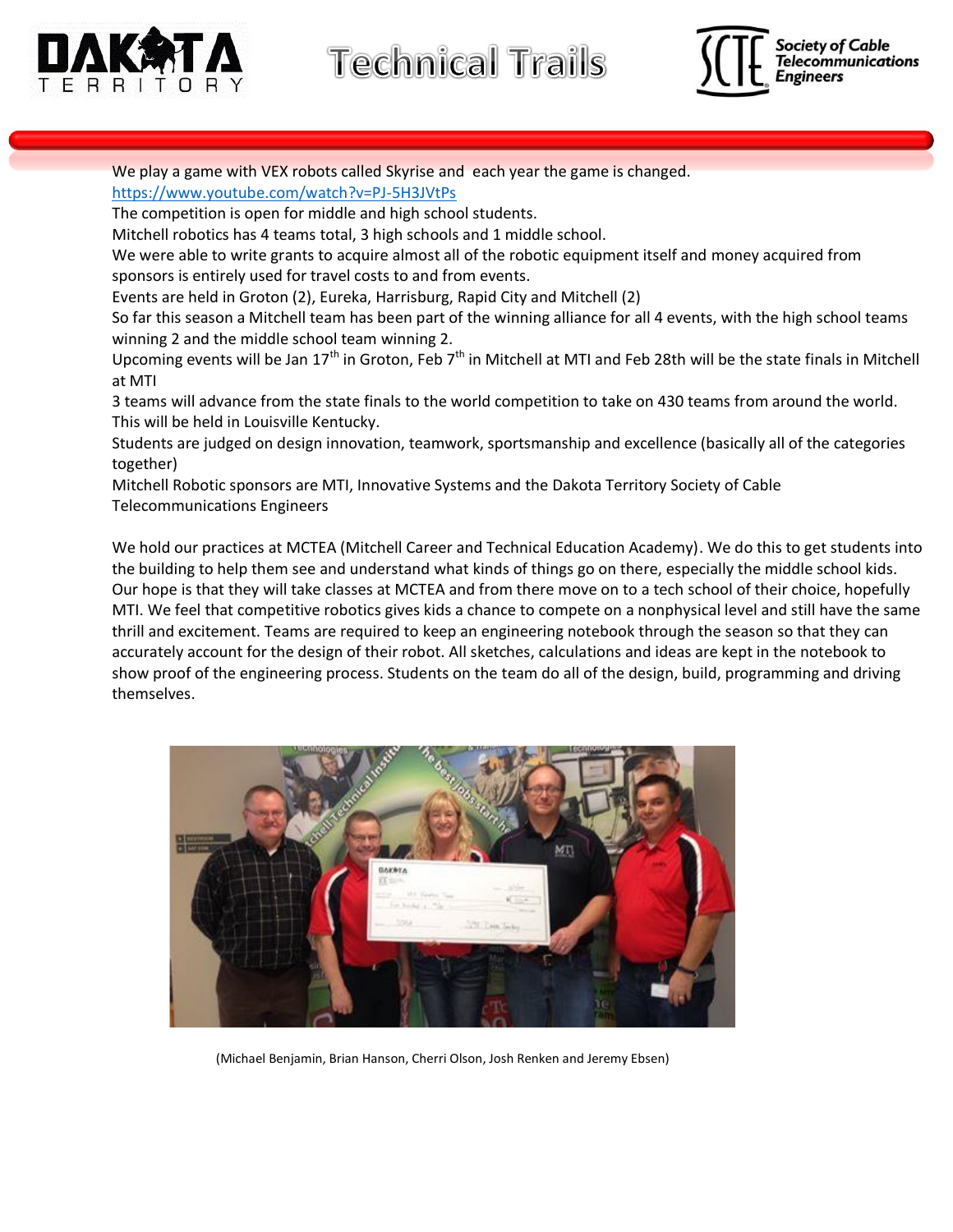



## Dakota BOD elections:

We held our annual elections in December. We welcome two new board members Greg Paulson and Richard Grosz. We also welcome our longtime friend Bill Davis back. Eric Steele step down to an associate member and we would like to Thank him for his many years of service and look forward to his continued input.

We also want to say a huge Thank You to Pat Davis who also stepped down as he took a job with Alpha in Phoenix. We wish him and his family the best of luck.

Hertel to take charge of Vendor Day 2015:



Jay Hertel will be taking charge of the 2015 Vendor show in Sioux Falls SD. He has been hard at work already lining up meeting spots, vendor show floor, motels and putting his committees together for the show. It will be at the SF convention center on May  $21^{st}$ . So mark your calendars to come join us. Stay tune for more updates to follow…..

## **Thank You:**

I wanted to close this newsletter with a shout out to a guy who I have the utmost respect for. He contributed to our chapter tirelessly and selflessly for many years. Without his guidance and leadership I do not think we would be as successful as we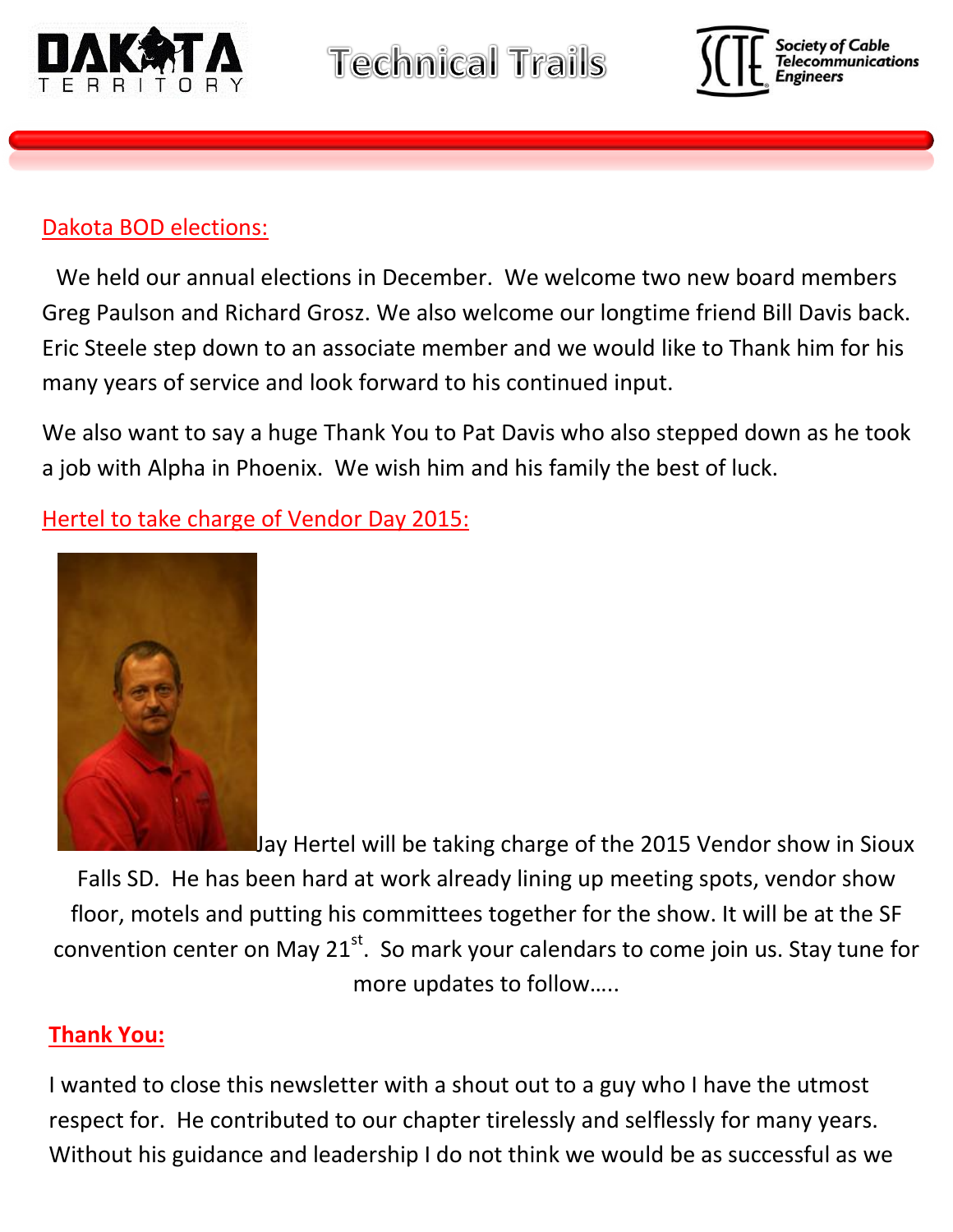



are now. George Bosak left us in October to pursue a career with Alpha technologies in Texas.



We held a dinner to say Thank You to him for his hard work and wish him and Jina the best of luck in Texas. His longtime friend Bill Davis wrote a fitting letter to him that follows….

#### **A Tribute to Albin "George" Bosak**

Life is never really a storybook description as we would like it to be. This is especially true with the many "characters" we have all been introduced to and existed within their space for a short time or an endless duration . . . or, so it seems. We have all traveled down a road projected by a plot – a string of events that takes us from the beginning of the story to the end. While on this road, we are all bound by destiny and by the strong influence of others.

There are the stereotypes: the wonderful parents, the tough coach, the wise and relentless teacher, or the arrogant employer that pulled at our boundaries and defined what we would become. But, what about the positive light that a friend, a colleague, a fellow worker and/or committee member and a leader had on our own personal growth? How will any of us be able to express the gratitude we all have that George Bosak was just that strong and positive influence in our growth as a character in a very impelling story set in the prairies of South and North Dakota.

Similar to the buffalo depicted in our Dakota Chapter's logo, George was a strong and devoted leader to our chapter and to the excellence of the technology we represent. He led his "herd" to achieve shining examples of what SCTE chapters should stand for and to influence others to always do their best! But, George did not stop at the boundaries of the Dakotas . . . he extended his leadership to a region and to the whole National organization of the SCTE. His term was shortened by a need to walk on different paths and strongly influence – no doubt - different characters. But for all the things and the people he touched while he was among us . . . that will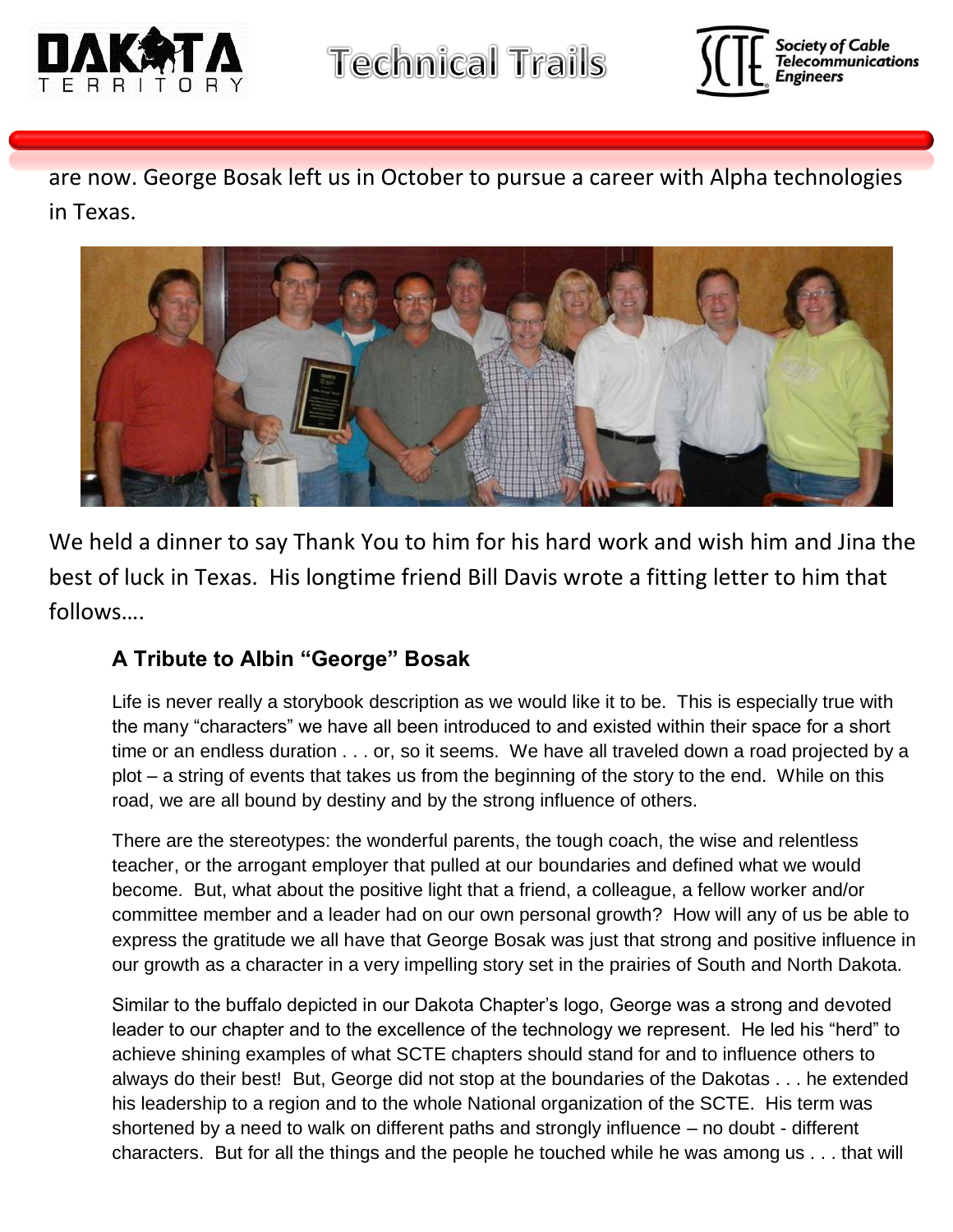



live forever in our hearts, our minds, and our own work ethic. Our passion moving forward is to extend the values of that leadership and that of the principles of the SCTE to everyone.

And, we will never forget all those e-mails!

And, so George, we bid you farewell, God's fortune and peace shall be with you. Our thanks are numerous in all that you are and were to us. Your colleagues are better people, your fellow chapter members are grateful and just damn smarter, and your friends will always carry your strength in our hearts. The most important thing I can say to any one in any industry, in every facet of life, to any character in a story; meet and observe and see the goodness . . . emulate the passion, as in a man like George Bosak. Thank you, George!

#### **From our family to yours….**

# **Merry Christmas and Happy New Year!!**